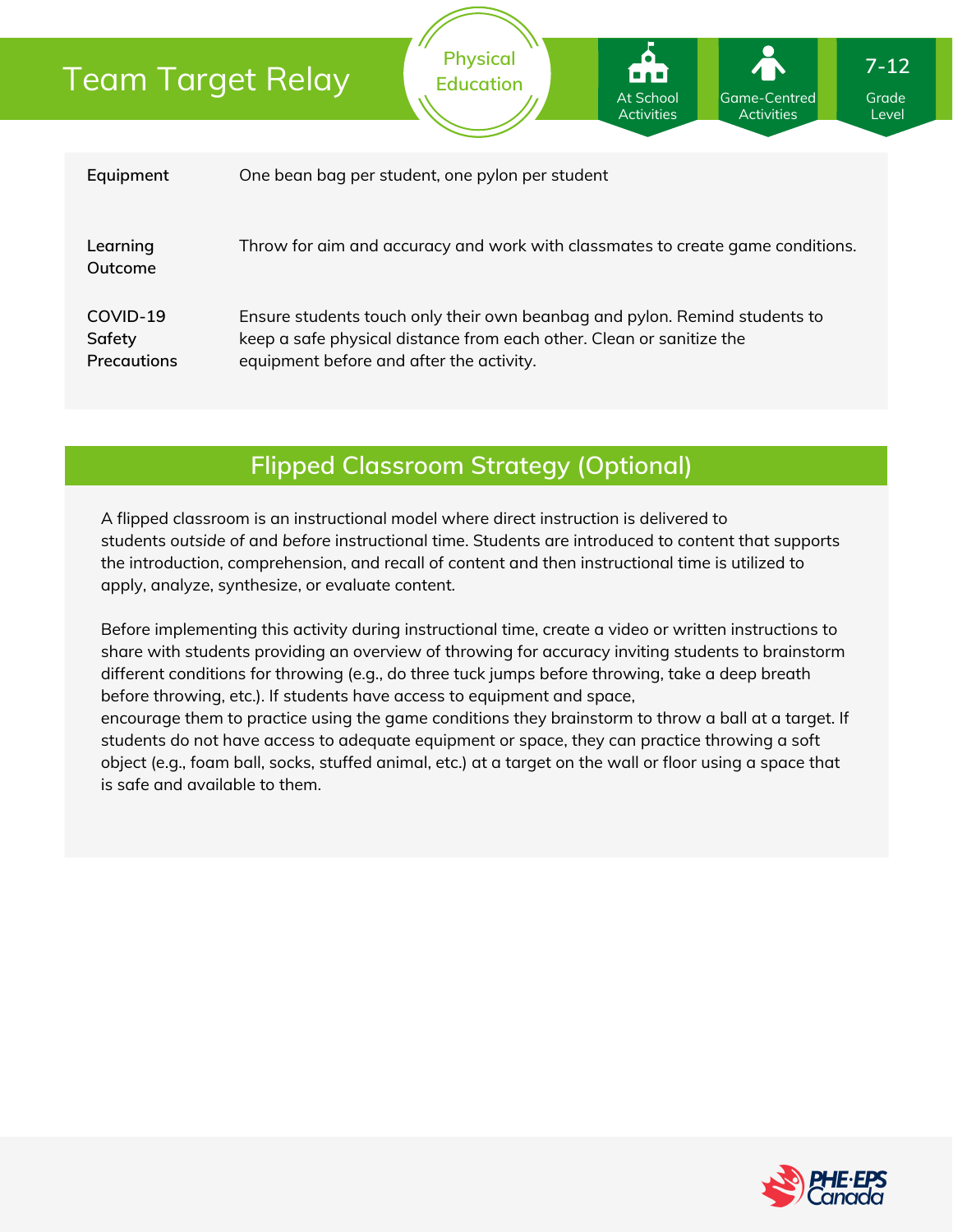# Team Target Relay

**Physical Education**

## **Activity Description**

Break students into groups of three and provide each student with a beanbag and a pylon. Pair each group of three with another group. Choose a landmark in a safe playing space (e.g., tree line, line on the ground, etc.) and have groups line up in a horizontal line facing the landmark. Each student places their pylon 1-2 metres away from where they are standing with all six students having their pylon the same distance from where they are standing. As a large group, review and practice throwing for accuracy and brainstorm different game conditions students can use (e.g., do three tuck jumps before throwing, take a deep breath before throwing, etc.). If utilizing a flipped classroom strategy, remind students to apply what they learned or reviewed in advance of the activity.

Ask each group of six to select a way to throw the beanbag (e.g., overhand, underhand, etc.) and a game condition to use before throwing (e.g. thrower must spin around two times before throwing, all players stay silent while players are throwing, etc.) to apply each round. On a signal, each group of three works together to finish the relay before the other group of the three. The first student from each group throws their beanbag at the pylon using the chosen throwing method. The other students in the group choose a continuous movement such as running on the spot, side shuffles, or jumping jacks to perform until it is their turn to throw. When the first student hits or knocks over their pylon with their beanbag, they sprint to the landmark and back. Upon returning to their cone, the second group member can now start throwing their beanbag at their pylon with the first group member now participating in continuous movement. Groups play until one group has all members successfully hit or knock over their pylon and run to the landmark and back. Groups can then choose a new method of throwing and a new game condition and play again. Groups can also come up with new ways to move to the landmark (e.g., walking lunges, long jumps, etc.).

# **Physical Education Competencies Reflection Questions**



### **MOVE**

**Develop psychomotor skills, tactics, and strategies that facilitate a variety of physical activities across diverse environments.**

## **THINK**

**Develop cognitive skills and strategies for a variety of movement contexts that facilitate critical thinking, decision making, and problem solving.**



### **FEEL**

**Develop affective skills and strategies that facilitate healthy and safe relationships with themselves, with others, and with their environment.**



### **ACT**

**Practice behaviour skills and strategies that facilitate movement competence and confidence.**



Reflection is important to support learning during physical education. Consider asking students the reflection questions below and discuss the answers together.

- *How did having to perform continuous movement before throwing affect your throw?*
- *What game conditions did your group use? What were the hardest to perform? Easiest?*



Grade Level

7-12

Game-Centred Activities

At School Activities